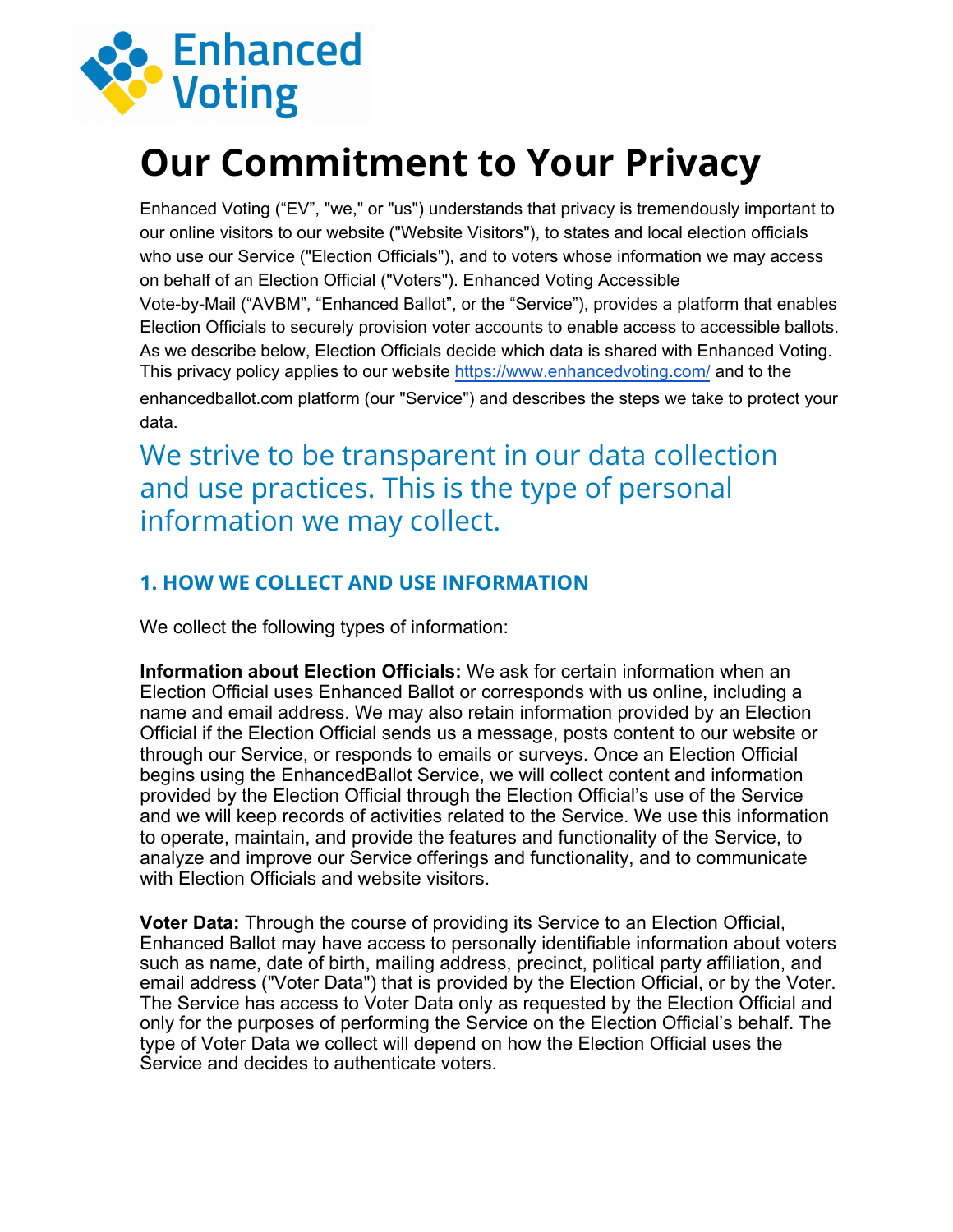We consider Voter Data to be confidential and do not use such data for any purpose other than to provide the Service on the Election Official's behalf, in accordance with contractual agreements with the Election Official.

**Ballot Selections:** The Service DOES NOT COLLECT INFORMATION ON HOW YOU ARE MARKING YOUR BALLOT. Your ballot selections are kept in your browser and are not sent back and forth to the Enhanced Ballot servers. Your ballot selections are forgotten by your browser when you close out of the Enhanced Ballot site, unless you choose to retain your ballot on your device.

**Information collected through technology:** Like most websites and online services, we automatically collect certain types of usage information when you visit our Services, read our emails, or otherwise engage with us. We limit this to only high-level data and DO NOT TRACK HOW YOU ARE MARKING YOUR BALLOT. For example, we collect information about your device and its software, such as your IP address, browser type, Internet service provider, platform type, device type, operating system, and date and time stamp. We also track which pages you visit, how frequently you access the Service, and whether you access the Service from multiple devices. For reporting purposes, we also track how many times you download a blank ballot. We may also collect analytics data, or use third-party analytics tools, to help us measure traffic and usage trends for the Service.

Third Party Tracking: We never include third party trackers that might collect information about your use of our website and Service. We will never use Voter Data for targeted advertising.

Voter privacy is very important to us. Voter Data is used only for ballot delivery purposes at the direction of the Election Official.

### **2. HOW WE SHARE YOUR INFORMATION**

The Service only shares personal information in a few limited circumstances, described below. We do not rent or sell information for marketing purposes and we will never share or sell Voter Data with third parties for marketing purposes.

#### **Who we may share information with:**

• We share information within the Service as needed to perform the Service and/or at the direction of the Election Official. For example, information including Voter Data, will be shared between and among authorized Election Official users such as state and local administrators. This sharing will depend on the settings and functionality selected by the Election Official.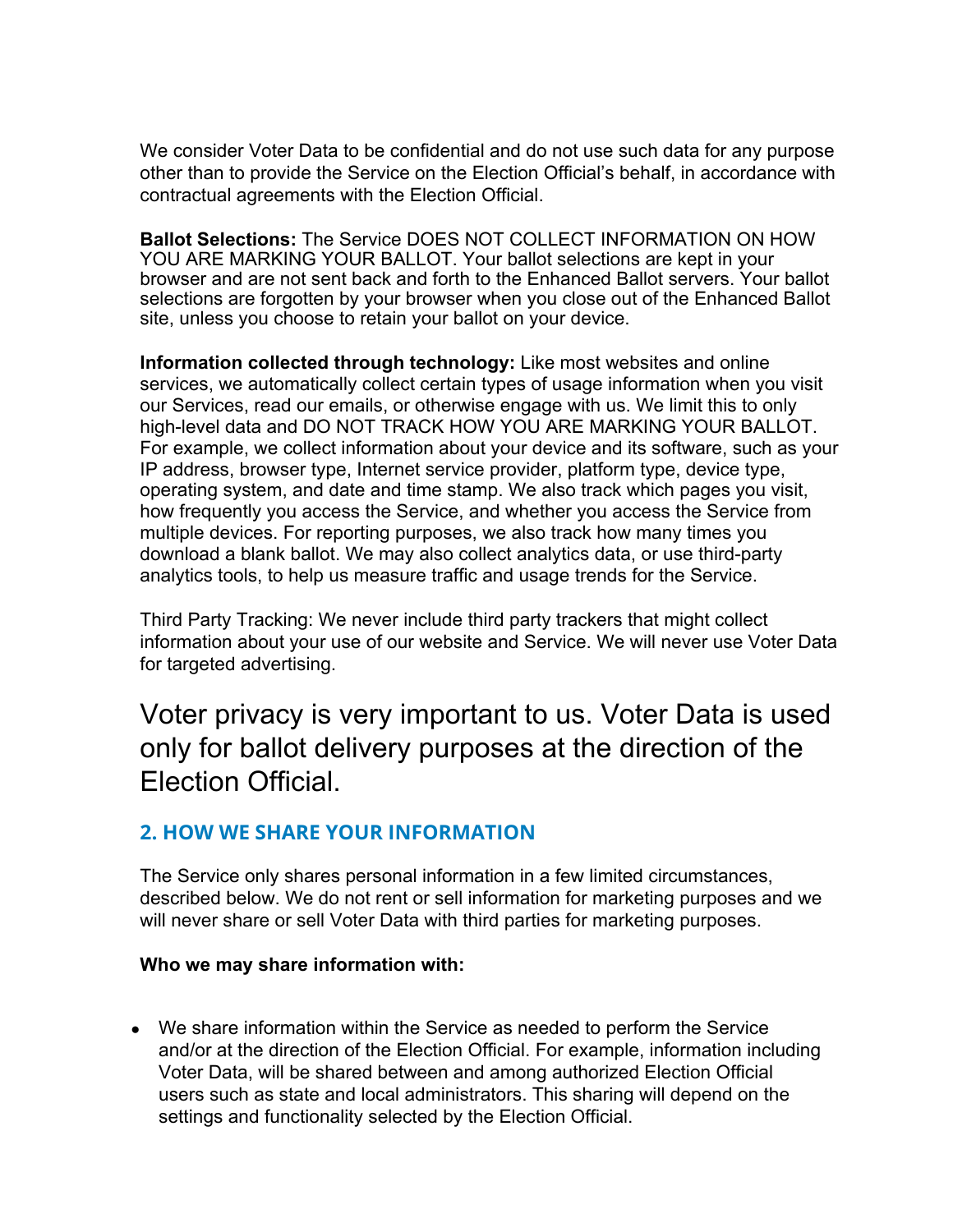- We may share information with our trusted third-party service providers who perform technology services on our behalf (e.g. web hosting and analytics services), but strictly for the purpose of carrying out their work for us. Contractors and service providers who may have access to Voter Data in the course of performing their services are subject to confidentiality and data security requirements.
- We may be required to share information with law enforcement or other third parties when compelled to do so by court order or other legal process, to comply with statutes or regulations, or if we believe in good faith that the disclosure is necessary to protect the rights, property or personal safety of our users.

**In the event of a change of control:** If we sell, divest or transfer our business, we will not transfer personal information of our customers unless the new owner intends to maintain and provide the Service as a going concern, and provided that the new owner has agreed to data privacy standards no less stringent than our own. In such case we will provide you with notice and an opportunity to opt-out of the transfer of personally identifiable Voter Data.

# We store our data in the United States and we take strong measures to keep data safe and secure.

### **3. HOW WE STORE AND PROTECT YOUR INFORMATION**

**Storage and processing:** Any information collected through the Service is stored and processed in the United States. If you use our Service outside of the United States, you consent to have your data transferred to the United States.

**Keeping information safe:** The Service maintains strict administrative, technical and physical procedures to protect information stored in our servers, which are located in the United States. Access to information is limited (through user/password credentials and optional two factor authentication) to those state and local Election Officials who require it to perform their job functions. We use industry-standard Transport Layer Security (TLS) encryption technology to safeguard the account registration process and sign-up information. Other security safeguards include but are not limited to data encryption, firewalls, and physical access controls to building and files.

**Unauthorized disclosure:** If there is any disclosure or access to any personally identifiable Voter Data by an unauthorized party, we will promptly notify the affected Election Official(s) and will use reasonable efforts to cooperate with their investigation of the incident.